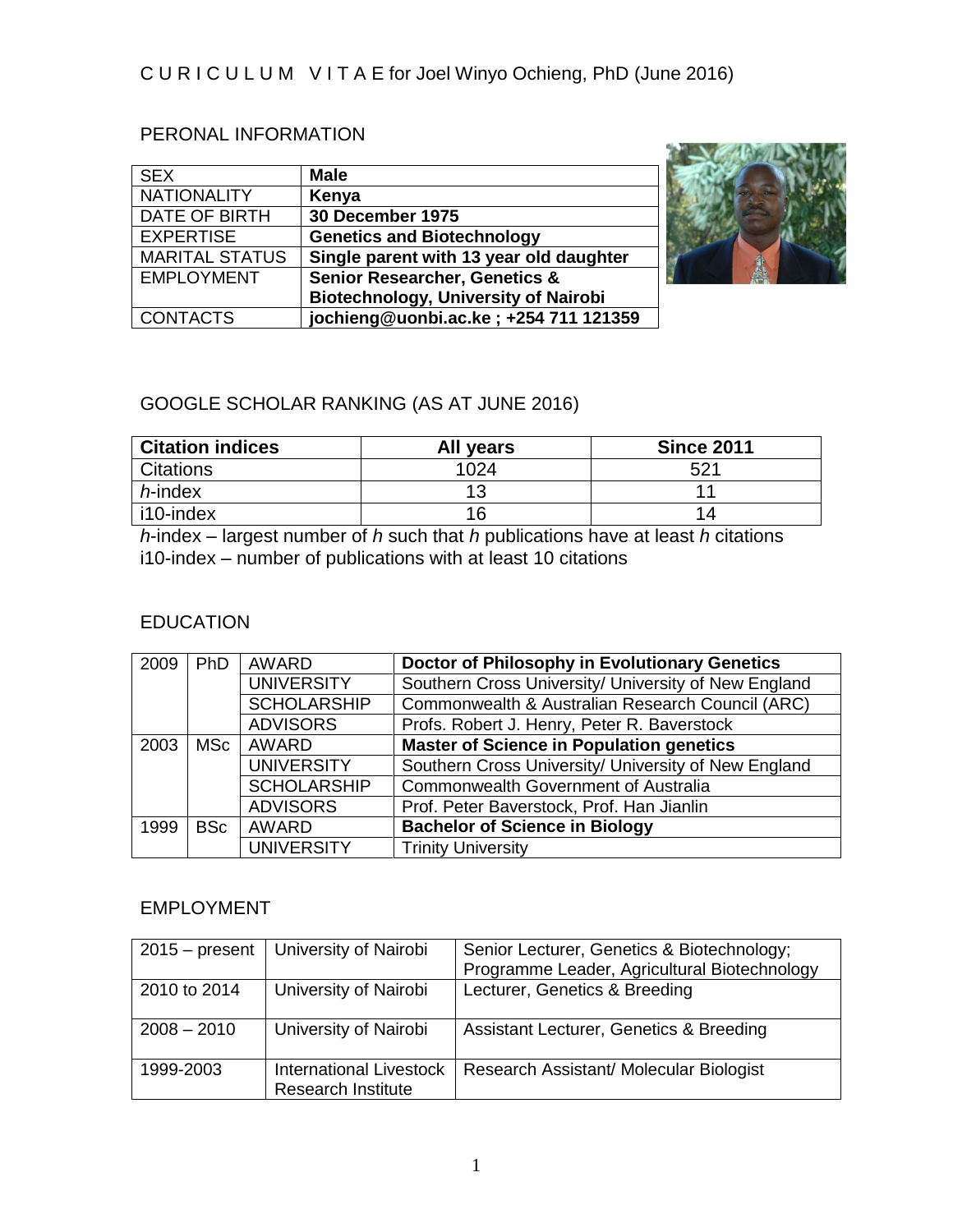#### PROFESSIONAL ASSIGNMENTS

2015 – Current: Secretary General, Kenya University Biotechnology Consortium

2015 – Current: Programme Leader, Agricultural Biotechnology, University of Nairobi

2015 – Current: Expert appointed by East Africa Community (EAC) to help set up Centre of Excellence (East Africa Nutritional Sciences Institute, Republic of Burundi), under the Africa Development Bank (AfDB).

2015 – Current: Consultant appointed by Vice-Chancellor, University of Nairobi, to set up a Centre of Excellence under the Directorate of University Advancement Programme.

2013 – Current: Member of Biotechnology Technical Committee, Kenya Bureau of **Standards** 

2013 – Current: Expert lecturer, International Atomic Energy Agency (IAEA) – Course on use of gene technology in agricultural production.

2013 – 2014: Appointed Chief Judge for the National Commission for Science Technology and Innovation (NACOSTI) Science week (STI)

2012 – 2014: Appointed by Government of Kenya to the Organizing Committee for the 6th All Africa Conference on Animal Agriculture.

2013 – Current: Member of Institutional Biosafety Committee (IBC), University of Nairobi (set up pursuant to the Biosafety Act 2009, Laws of Kenya)

2013 – Current: Faculty Postgraduate Committee, University of Nairobi (Committee in charge of proposal and theses review and approval)

2012: Facilitator for *Principles of tsetse population genetics*, in FAO/IAEA Regional Training on Molecular Tsetse Population Genetic Analyses, KARI TRC, Nairobi

2012: Lead expert consultant for the Kenya National Assembly (Parliament) on Genetic tests for maize consignment to verify its safety and GM status.

- 2010: Expert consultant to Oxfam Novib on Child Protection and Monitoring
- 2008: Anti-Slavery International & ANPPCAN, Review of progress on implementation of ILO Convention against Child labour in Kenya

### STUDENTS SUPERVISED TO COMPLETION AS PRINCIPAL SUPERVISOR

| Candidate and Level:   | <b>Dorcas Lusweti, PhD in Genetics &amp; Biotechnology</b> |
|------------------------|------------------------------------------------------------|
| Study topic:           | Genetic structure and modeling the persistence and         |
|                        | Extinction risk of introduced Nile perch                   |
| Funding:               | Lake Victoria Fisheries Organization (LVFO); IFMP          |
| My role:               | <b>Principal Supervisor</b>                                |
| Start date and status: | April 2009; graduated Dec 2013                             |
| Graduate destination:  | Became Assistant Director of Fisheries; Now                |
|                        | Lecturer in Fisheries, Moi University, Kenya               |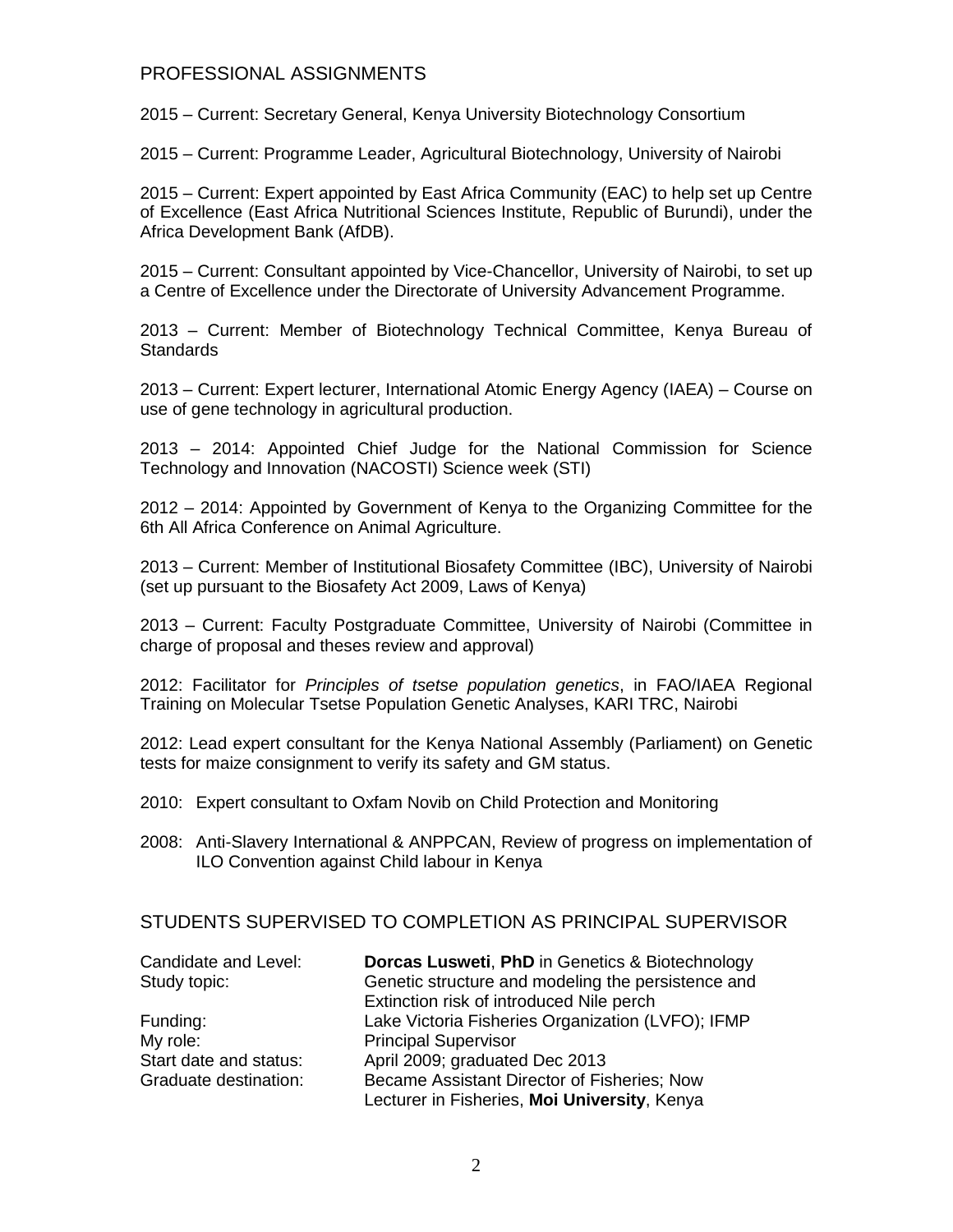| Candidate and Level:  | <b>Grace Mukiri Mariene, MSc in Bioinformatics</b>      |
|-----------------------|---------------------------------------------------------|
| Study topic:          | Ascertainment<br>structure<br>bias and<br>secondary     |
|                       | morphometrics as phylogenetic signals                   |
| Funding:              | Omega Farms Ltd (Industry partnership)                  |
| My role:              | <b>Principal Supervisor</b>                             |
| Start date:           | June 2011; graduated Dec 2013                           |
| Graduate destination: | PhD programme in Bioinformatics at the University of    |
|                       | Calgary, Canada, studying host-parasite interactions at |
|                       | the genomic level under James Wasmuth (started 2016)    |

### **PUBLICATIONS:**

Highlight of premier Journals published:

- **Science**
- Molecular Ecology
- Heredity
- Science Translational Medicine
- Molecular Phylogenetics & Evolution
- Conservation Genetics
- Animal Genetics
- Book Chapters

Oduor RO, Ngugi M, Tuei VC, Milugo TK and **Ochieng JW** (Book Chapter, **2015**) *How Ready is Sub-Saharan Africa to Adopt Biotech Crops? Lessons from Kenya*. In: USHEPiA Crossing Boundaries: Knowledges from the Continent, by Emma Arogundade (Ed), Siberink, **ISBN: 978-1-928309-07-9**

Hall J, Ananga A, Georgiev V, **Ochieng J**, Cebert E, Tsolova V (**2015**) Molecular Cloning, Characterization, and Expression Analysis of Flavanone 3-Hydroxylase (F3H) Gene during Muscadine Grape Berry Development. **Biotechnology and Biomaterials** 5: 180. doi:10.4172/2155-952X.1000180

Corbiere P, Ananga A, **Ochieng JW**, Cebert E, Tsolova V (**2015**) Gene Expression and Molecular Architecture Reveals UDP-Glucose: Flavonoid-3-O-Glucosyltransferase UFGT as a Controller of Anthocyanin Production in Grapes. **JJ Biotechnology and Bioengineering**, 1(2): 012.

**Ochieng JW** and Milugo TK (Book Chapter, **2014**) **Genetic diversity in Eucalypts**. In: Genetics, Genomics and Breeding of Eucalypts, by Robert Henry & Chittaranjan Kole (Eds), **CRC Press, Taylor & Francis**, Print ISBN**: 13: 978-1-4822-5412-9** *(Hardback); eBook ISBN: 978-1-4822-5413-6* pages 34-44. Series on: Genetics, Genomics and Breeding of Crop Plants, by Chittaranjan Kole (Ed).

Milugo TK and **Ochieng JW** (**2014**) Reversed pH gradient explains antioxidant-mediated acceleration in lung cancer. **Science Translational Medicine**, 6 (221): 221ra15/reply (9 March 2014)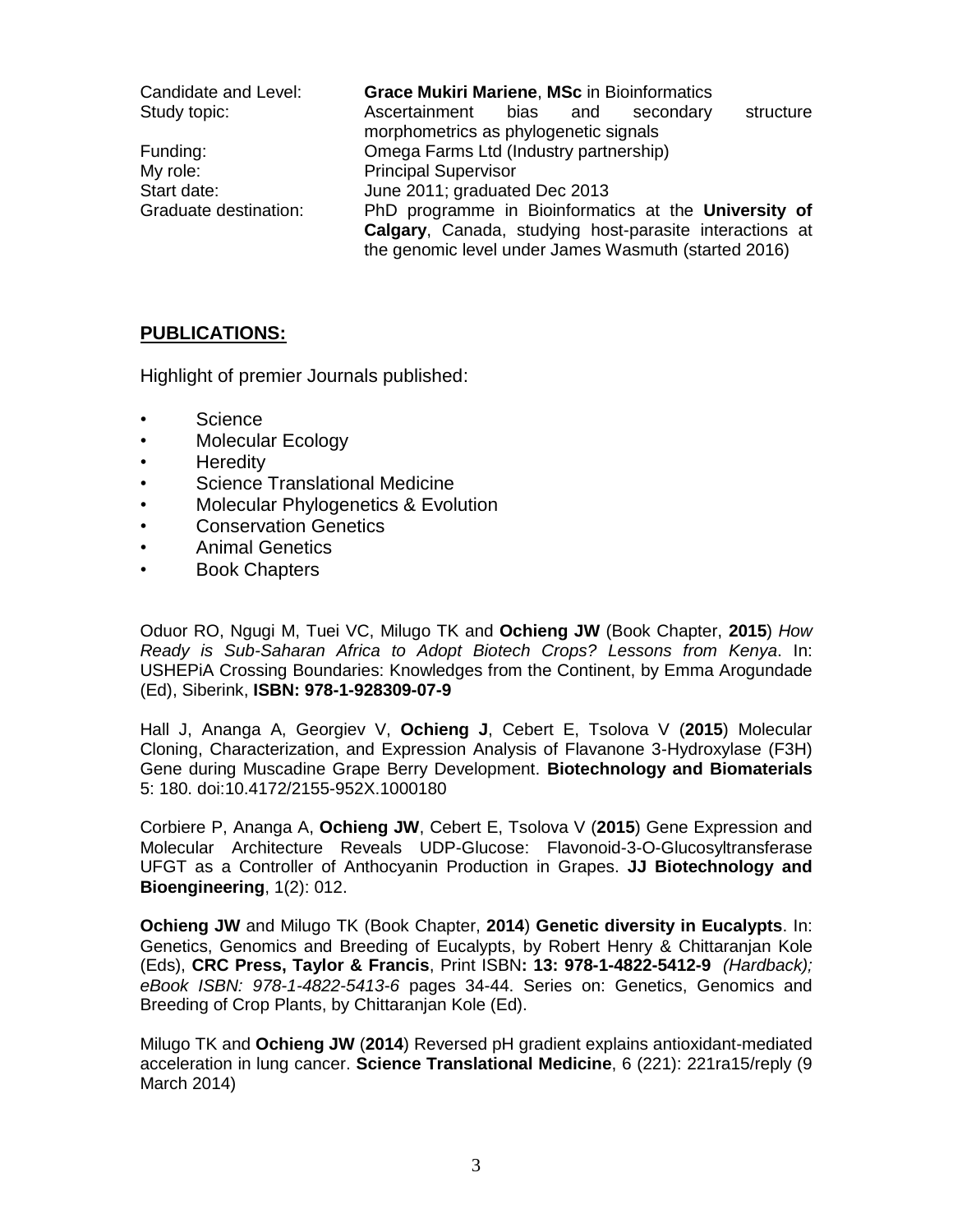Milugo TK, Omosa KL, Ochanda JO, Owuor BO, Wamunyokoli FA, Oyugi JO, and **Ochieng JW** (**2013**) Antagonistic effect of alkaloids and saponins on bioactivity in quinine tree (*Rauvolfia caffra* Sond.): Further evidence to support biotechnology in traditional medicinal plants. (**BMC Complementary and Alternative Medicine 2013, 13:85**. (26 October 2013)

Ananga A, Georgiev V, **Ochieng JW**, Phills B, and Tsolova V (**2013**) *Production of Anthocyanins in Grape Cell Cultures: A potential Source of Raw Material for Pharmaceutical, Food, and Cosmetic Industries.* In: The Mediterranean Genetic Code - Grapevine and Olive, by Sladonja B (Ed), Intech, **ISBN 980-953-307-597-1**.

Davis G, Ananga A, Krastanova S, Sutton S, **Ochieng JW**, Leong S, and Tsolova V (**2012**) Elevated gene expression at chalcone synthase (CHS) enzyme suggests an increased production of flavonoids in skin and synchronized red cell cultures of North American native grape berries. **DNA and Cell Biology**, 31 (6):939-945.

Ananga A, Cebert E, **Ochieng JW**, Kumar S, Kambiranda D, Vasanthaiah H, Tsolova V, Senwo Z, Konan F and Anike FN (**2012**). *Prospects for Transgenic and Molecular Breeding for Cold Tolerance in Canola (Brassica napus)* In: Oilseeds, by Akpan U.G. (Ed), Intech, **ISBN 979-953-307-671-3**. Pages 1-32

**Ochieng JW**, Shepherd M, Baverstock PR, Nikles G, Lee D & Henry RJ (**2010**). Two sympatric spotted gum species are molecularly homogeneous. **Conservation Genetics** 11 (1): 45-56.

**Ochieng JW**, Shepherd M, Baverstock PR, Nikles G, Lee DJ & Henry RJ (**2008**) Genetic variation within two sympatric spotted gum eucalypts exceeds between species variation. **Silvae Genetica** 57: 249-256.

Shepherd M, Kasem S, Ablett G, **Ochieng JW** & Crawford A (**2008**). Genetic structuring in the spotted gum complex (genus *Corymbia*, section *Politaria*). **Australian Systematic Botany** 21: 1-11

**Ochieng JW**, Henry RJ, Baverstock PR, Steane DA, and Shepherd M (**2007**) Nuclear Ribosomal Pseudogenes resolve a corroborated Monophyly of the eucalypt genus *Corymbia* despite misleading hypotheses at functional ITS paralogs. **Molecular Phylogenetics & Evolution** 44(2): 752-764.

**Ochieng JW**, Steane DA, Ladiges PY, Baverstock PR, Henry RJ and Shepherd M (**2007**) Microsatellites retain phylogenetic signals across genera in eucalypts (Myrtaceae). **Genetics & Molecular Biology** 30(4): 1125-1134.

Tilahun Y, Soliman K, Lawrence KS, Cseke LJ, & **Ochieng JW** (**2008**). Nuclear ribosomal DNA diversity of a cotton pest (*Rotylenchulus reniformis*) in the United States. **Afr. Journal of Biotechnology** 7(18): 3217-3224

Mwang'ombe A.W., P.K. Kipsumbai, E.K. Kiprop, F.M. Olubayo and **J.W. Ochieng** (**2008**) Analysis of Kenyan isolates of *Fusarium solani* f. sp. *phaseoli* from common bean (*Phaseolus vulgaris* L.) using colony characteristics, pathogenicity and microsatellite DNA. **Afr. Journal of Biotechnology** 7(11): 1662-1671.

Ananga AO, Cebert E, Soliman K, Kantety R, Konan K & **Ochieng JW** (**2008**) Phylogenetic relationships within and among Brassica species from RAPD Loci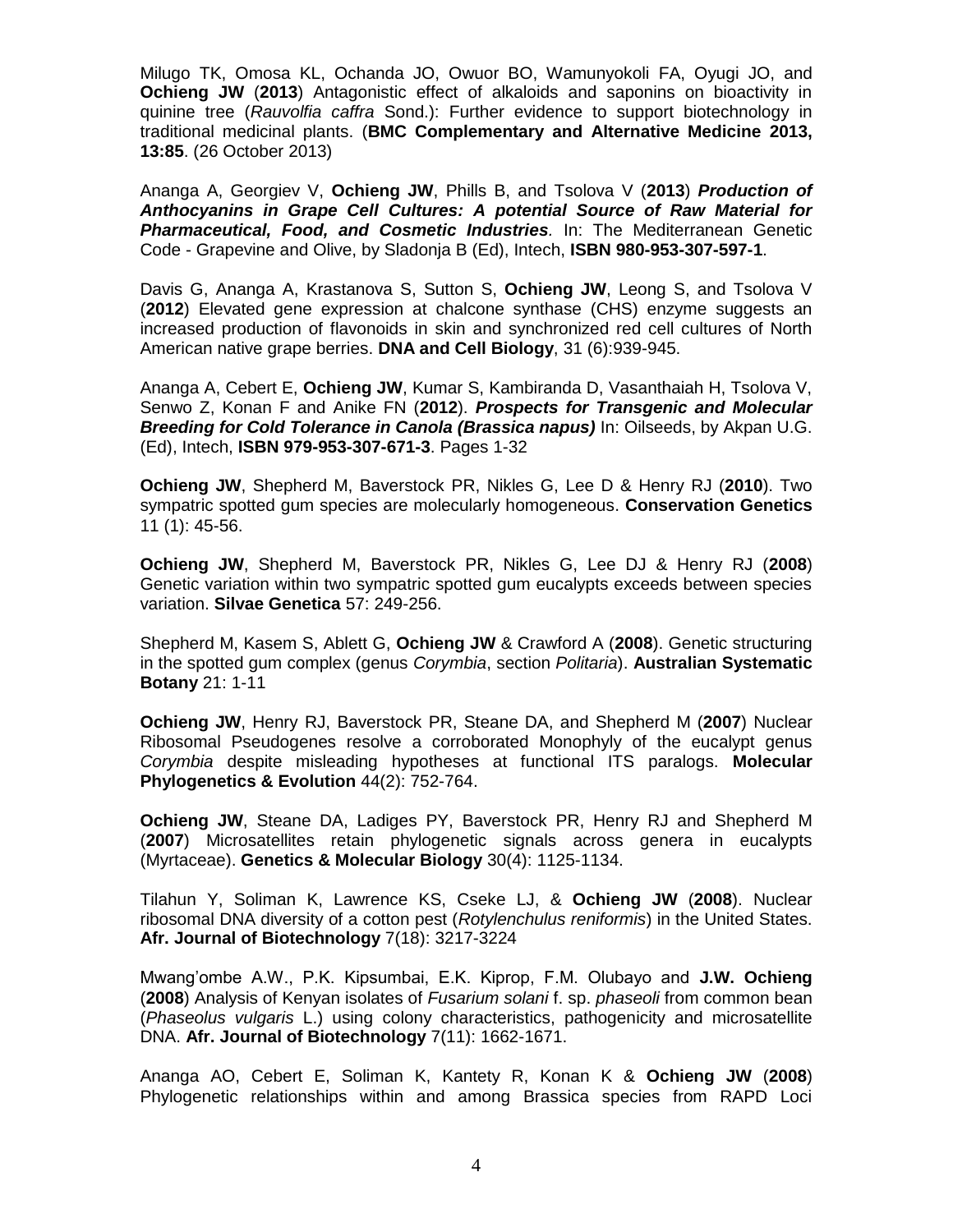associated with blackleg resistance. **Afr. Journal of Biotechnology** 7(9): 1287-1293

**Ochieng JW**, Muigai AWT & Ude GN (**2007**) Phylogenetics in Plant Biotechnology: Principles, obstacles and opportunities for the resource poor. **Afr. Journal of Biotechnology** 6(6): 639-649.

**Ochieng JW**, Muigai AWT & Ude GN (**2007**) Localizing genes using Linkage Disequilibrium in Plants: Integrating Lessons from the Medical Genetics. **Afr. Journal of Biotechnology** 6(6): 650-657.

Jianlin H, **Ochieng JW**, Lkhagva B and Hanotte O (**2004**) Genetic diversity and relationship of domestic bactrian camels (*Camelus bactrianus*) in China and Mongolia. **Journal of Camel Practice & Research** 11(2): 97-99

Nijman IJ, Otsen M, Verkaar ELC, de Ruijter C, Hanekamp E, **Ochieng JW**, Shamshad SBM, Rege JEO, Hanotte O, Barwegen MW, Sulawati T and Lenstra JA (**2003**) Hybridization of banteng (*Bos javanicus*) and zebu (*Bos indicus*) revealed by mitochondrial DNA, satellite DNA, AFLP and microsatellites. **Heredity** 90(1): 10-16.

Mburu DN, **Ochieng JW**, Kuria SG, Jianlin H, Kaufmann B, Rege JEO, Hanotte O (**2003**) Genetic diversity and relationships of indigenous Kenyan camel (Camelus dromedarius) populations: implications for their classification. **Animal Genetics** 34(1): 26-32.

Lkhagva B, **Ochieng JW**, Yoon DH, Hanotte O, and Jianlin H (Book Chapter, **2003**) *Genetic diversity and differentiation of Mongolian cattle*. In: Proceedings of the FAO/IAEA International Symposium on Application of Gene Based Technologies for Improving Animal Production and Health in Developing Countries held in Vienna, Austria (Makkar H.P.S., Viljoen G.J. Eds).

Hanotte O, Bradley DG, **Ochieng JW**, Verjee Y, Hill EW & Rege JEO. (**2002**) African Pastoralism: Genetic Imprints of Origins and Migrations. **Science** 296: 336-339. (April).

Jianlin, H., **Ochieng, J.W**., Rege, J.E.O., Hanotte, O. (2002) *Low level of cattle introgression in yak populations from Bhutan and China: evidences from Y-specific microsatellites and mitochondrial DNA markers*. In: Jianlin, H., Richard, C., Hanotte, O., McVeigh, C., Rege, J.E.O. (eds). **Yak production in central Asian highlands**. Yak and Camel Foundation of Germany, ILRI, Nairobi ISBN 92-9146-102-0; pp. 190-196.

Hanotte O, Tawah CL, Bradley D, Okomo M, Verjee Y, **Ochieng JW**, & Rege E (**2000**). Geographic distribution and frequency of taurine (*Bos taurus)* and zebu (*Bos indicus)* Y chromosome Haplotypes amongst sub-Saharan African Cattle breeds. **Molecular Ecology** 9(4): 387-396.

Jianlin H, Mburu D, **Ochieng JW**, Rege JEO, Hanotte O (**2000**) Usefulness of New World Camelidae microsatellite primers for amplification of polymorphic loci in Old World camelids. **Animal Genetics** 31(6): 404-406.

Hanotte, O., Verjee, Y., **Ochieng, J**., Rege, J.E.O. (2000). *Cattle microsatellite markers for amplification of polymorphic loci in Asian bovidae*. In: Shrestha, J.N.B. (ed.). **Rare Breeds International**. Shropshire, U.K. pp. 152–155